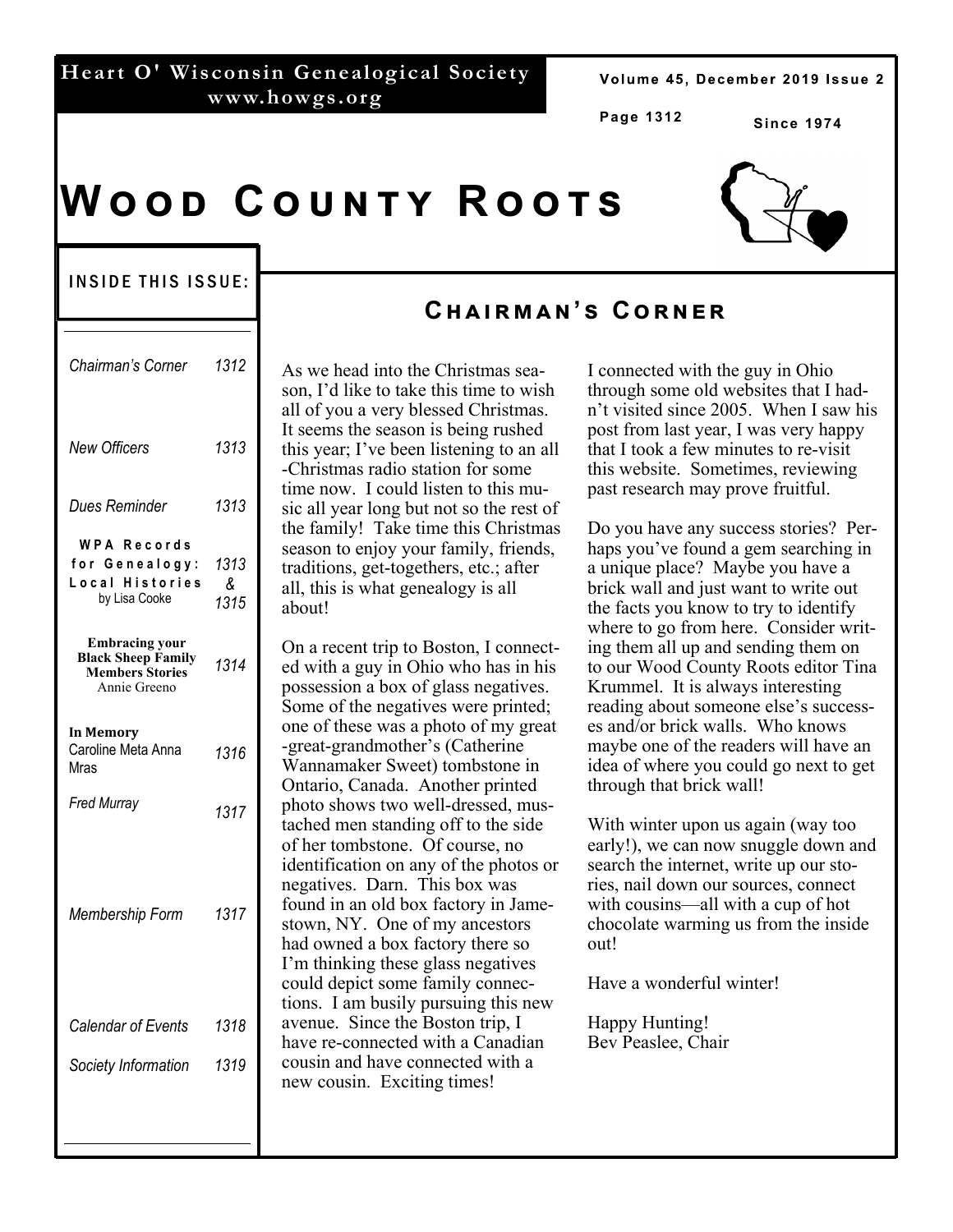# **Nඍ ඟ Oඎඎඑඋඍකඛ**

 Officers were voted in at the end of last year to take us on into the new year. Please help the officers out in any way that you can. Our society is only as strong as its members.

Chairman: Bev Peaslee

Vice Chairman: Wayne Peters

Secretary: Sue Miller & Myra Sweet

Treasurer: Tina Krummel

Trustee: Flores Gumz

### **Dues!**

 It's that time of year again—your annual dues are payable now. Our membership year runs from August 1 through July 31.

 Check your newsletter label. The line above your name has the expiration date of your membership. There is a membership form on page 1317 of this newsletter. Please check with Tina, our treasurer, on the status of your membership.

### **WPA Records for Genealogy: Local Histories**  by Lisa Cooke

*Have you used WPA records for genealogy? Their Historical Record Surveys and local and oral histories* 

*search.* 



mores."

Other important WPA oral histories are narratives of former slaves and their families. You can browse an enormous collection of

these online at the Library of Congress. These aren't the ideal eyewitness accounts we wish for, as they were gathered so long after the end of slavery, from many who were young children at the time. Also, many researchers believe interviewees may not have spoken candidly, especially to white interviewers who may have known them personally.

It's a long shot to find an ancestor mentioned by name in WPA oral histories. In some instances, pseudonyms were even used for names and places. But, you can still learn a lot from others' descriptions of daily life and unusual events your ancestors may have experienced.

When I was in my teens, we lived near 149th Street at the of Cortlandt and Morris Avenues. And at the end of the block was a ravine with a little creek running through it. A gang of petty thieves lived down there much like hoboes in a "jungle" - in shacks they had, oh, I guess, nailed together or plastered together out of wooden slats and sheets of tin.

They were known as the Frog Hollow Gang, for the ravine was full of frogs what with the river and all and it being rather swampy.

Our neighborhood was scared to death of the Frog Hollow Gang and every door was barred at night. Some of the neighbors kept a light burning in the hall all night. It was said that those men could see in the dark like cats or owls but couldn't see in daylight and that if you kept a light burning they would be blinded and would go away. Of course my father pooh-poohed that idea, but we children used to believe it.

From one of the slave narratives mentioned in this article.

#### **Historical Record Surveys**

The Historical Record Surveys created by the WPA are among the most genealogically-valuable of their projects. "Under the auspices of the WPA, workers went to archives, historical societies, public and university

In the late 1930s and early 1940s, employees of the Works Progress Administration (WPA, also known as the Works Projects Administration) created new resources for U.S. genealogical research. It's possible you've even consulted some of these without being aware of their WPA origins. After all, the projects and their formats varied. They didn't always prominently credit the WPA and some were printed long afterward. We're going to shine the spotlight on WPA-era local histories, oral histories and statewide Historical Record Surveys.

*may help you in your family history research. Existing records and locations vary widely. Here are tips to help you in your* 

WPA workers also captured oral histories of individuals, too. Many were collected in **American Life Histories: Manuscripts from the Federal Writers' Project, 1936 to 1940**, now online at the Library of Congress. According to the collection description, "The documents chronicle vivid life stories of Americans who lived at the turn of the century and include tales of meeting Billy the Kid, surviving the 1871 Chicago fire, pioneer journeys out West, factory work, and the immigrant experience. The documents often describe the informant's physical appearance, family, education, income, occupation, political views, religion and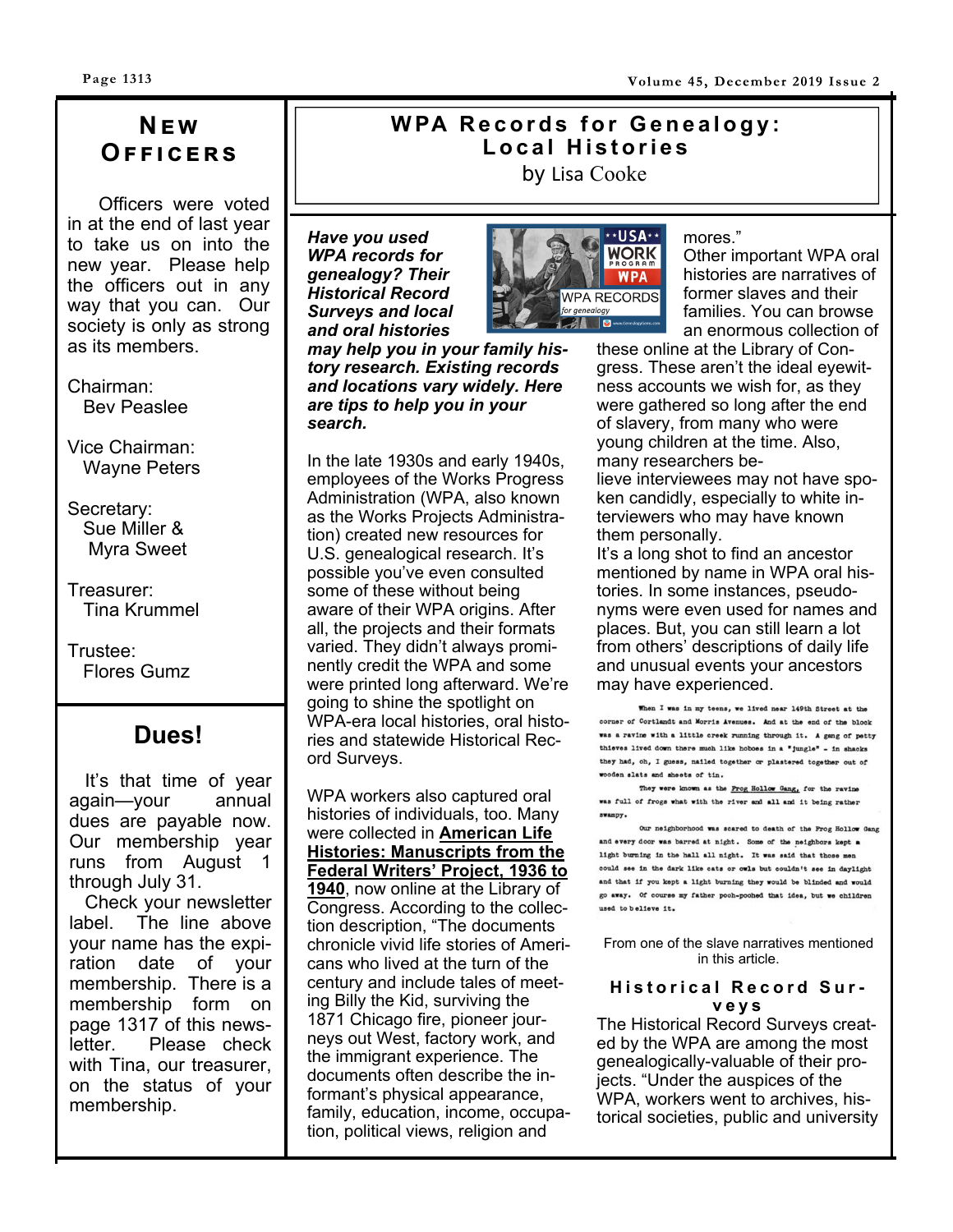### **Embracing your Black Sheep Family Members Stories**

You know that relative that no one talks about. The notorious black sheep of the family. We all have one. Some black sheep are more notorious than others. Annie Greeno's the story of a distant relative makes my log stealing relative look like a choir boy.

#### **The Island's Last Execution**

Langeland's last execution took place in 1834, at Langeland's Trial and Court Place on Skrobelev Hebe. The story of this is, up to the present time, orally passed on from generation to generation. It is said that Niels Larson Pedersen also called Niels Arnt, was the last to be executed at Langeland. The report reads as follows:

Niels, who originated from Simmerbolle, but served at Bjerrebygarb, had in 1833 captured (won) the daughter at Eskebaekgarden in Simmerbolle, Dorthe Helene Larsdatter. They were married on October 19, 1833, where soon after the couple had a little daughter who they were incredibly happy with. However, Niels did not have enough interest in Dorthe, and before long was expecting a child with Ellen Cathrine Jorgensen, who also served at Bjerrebygard. Niels found he really wanted Ellen rather than his own wife. Therefore, the two decided that they would kill Dorthe. The two of them jointly bought in some rat poison, which Niels on Christmas Day offered his wife a piece of bread, with which they did not achieve a satisfactory result. They gave the rat poison another try, this time in the coffee, which also failed. Another version was, they first tried to poison her with some poisoned pancakes, but the attempt failed because the wife suspected and first tried to let the car eat one of them, and when the cat died, she obviously didn't want to touch them. Then they agreed that he should shoot her. It was a morning when Ellen, throwing peat blocks at the window, got Dorthe to get up, and Niels shot in with a shotgun through the door. He hit her in the thigh and she lived many years thereafter. A similar version stated that on New Year's morning 1934, when the wife lay in bed on Eskebaegaard with their little daughter. For some reason, perhaps so as not to shoot their little girl, who was also lying in bed, he wanted his wife out of bed, Ellen stood in the door with some peat chips she threw at the Dorthe. Then the Dorthe got up and then Niels Arent shot her through the window.

Niels and Ellen were arrested, and on March 26,

1834, he was sentenced to death and she was sentenced to life in prison. When the execution was to take place, Niels was driven out to the count sitting on his own coffin. A large gathering of both children and adults had arrived, and the music corps was to play mournful melodies, but when the wagon with Niels swung into the square, they started playing "Here comes Jens with the fan." Old Pastor Wind from Simmerbolle, who should have prepared him for death, was so moved that he could not handle it, so the priest from Longelse had to take over. Then Niels put his head on the block and it fell at the first chop.

It was customary that the executed head was shown, but the executioner showed it, people fainted in streak. Niels was buried in the lowly southwest corner of Skrobelev cemetery, and he did not have to enter through the cemetery door, so he was carried over the fence.

Another version was more graphic Niels Arent himself was quite calm and put his head down on the block, after which the executioner lifted the ax, squatted and his head fell at the first hug. But then the executioner chopped so hard that the ax penetrated deep into the block, making it difficult for him to release it again. The executed heads were to appear to the people at the time, and when Niels Arent's head had fallen, the executioner's assistant took it and held it up, but the view was still too strong, those who had climbed the trees fell down as the first to frighten.

Niels was buried at Skrobelev Kirkegaard's scorned Southwest corner, but he did not get peace in his grave. He was later seen by many as he wandered around the churchyard at night without a head. The unhappy Ellen spent 20 years in the prison.

Then was pardoned and spent her last years in the Tullebolle poverty farm under the nickname "Ellen Tugthus".

Annie gave me two versions of this story and I have combined them to help explain what happened.

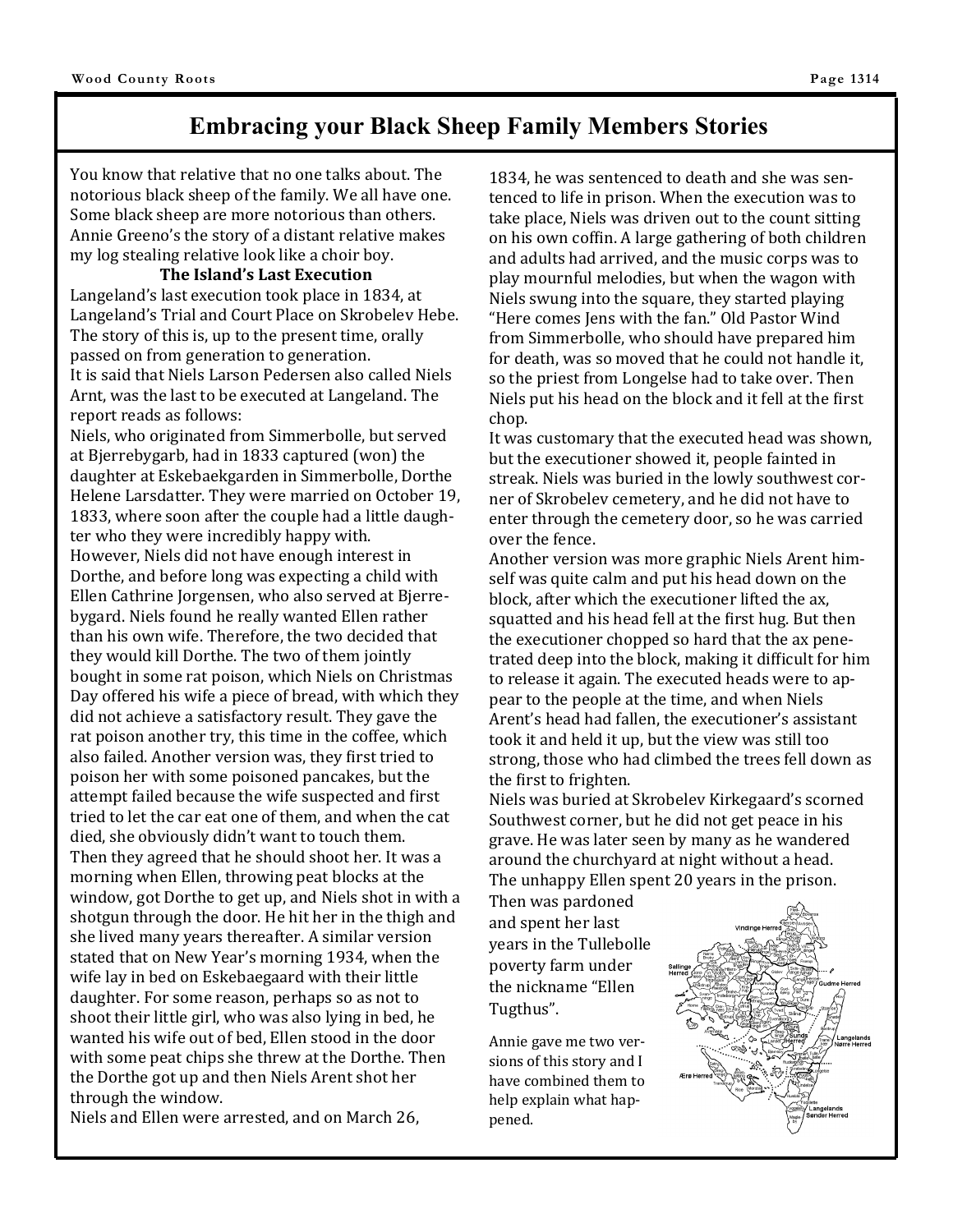libraries, and compiled inventories of manuscript collections," writes Bryan Mulcahy in an online report. "They went to courthouses, town halls, offices in large cities, and vital statistics offices and inventoried records. Besides compiling indexes, they also transcribed some of the records they found." Today, many of their efforts still exist. They include indexes to cemeteries, newspapers, and naturalization records, as well as inventories of courthouse records, church records, and other manuscript collections in various archives or libraries. Of course, some records may have been moved or destroyed since inventories were created, but knowing what records existed around 1940 and what they were called may help you locate surviving collections. Some indexes, such as those of cemetery tombstone inscriptions, may actually be *more* valuable since they captured information from tombstones that may no longer exist or be legible.

| A blank        |
|----------------|
| WPA Histor-    |
| ical Records   |
| Survey         |
| church rec-    |
| ords inven-    |
| tory form.     |
| Image cour-    |
| tesy of the    |
| State Ar-      |
| chives of      |
| Florida.       |
| Click this     |
| image to       |
| find it online |
| at Florida     |
| Memory.        |
|                |

| WPA Form 20 HR-FLORIDA Revision                         |                               | Jash na sted (b) 01                                                                                                                            |
|---------------------------------------------------------|-------------------------------|------------------------------------------------------------------------------------------------------------------------------------------------|
|                                                         |                               | (c) Drive consultated became                                                                                                                   |
| Kldd 31 (ol                                             | (Worker's full name and date) |                                                                                                                                                |
|                                                         | HISYORICAL RECORDS SURVEY     | Tris. Nicholtz / John Pels                                                                                                                     |
|                                                         | CHURCH DWENTORY FORM: 1939    |                                                                                                                                                |
|                                                         |                               |                                                                                                                                                |
| sources contacted in attempting to secure information.) |                               | (Fill in each item, or state in items for which information is not available,                                                                  |
| ı.                                                      |                               | UK TÉLEVEZ BATALOTAK DI DIGITALKETAK DIGITALKETAK ADALAH TERRITORIA DIGITALKETAK YANG MANGALAM MANGALAM ANG MANGALAM<br>County 2. City or town |
| 3.                                                      |                               | Exact name of church the control of the control of the control of the control of the control of the control of                                 |
|                                                         |                               | 4. Street address, R.F.D. route, Highway Number and No. of miles N., S., E., or W.                                                             |
|                                                         |                               |                                                                                                                                                |
|                                                         |                               | of nearest town                                                                                                                                |
| 5.                                                      |                               | Race of membership 6. Language of Services                                                                                                     |
| 7.                                                      |                               | Denomination (full title)                                                                                                                      |
| 8.                                                      |                               | Names and locations of denominational bodies with which church is connected                                                                    |
|                                                         |                               | (national, state, district, etc. - in descending order of importance)                                                                          |
|                                                         |                               |                                                                                                                                                |
|                                                         |                               |                                                                                                                                                |
|                                                         |                               |                                                                                                                                                |
|                                                         |                               |                                                                                                                                                |
| 9.                                                      |                               | Date church organized 10. Dates of lapse, or date defunct                                                                                      |
|                                                         |                               |                                                                                                                                                |
| 11.                                                     |                               | Is church incorporated? 12. If so, give date of incorporation                                                                                  |
| 13.                                                     |                               | Original name of church (if name has changed) and date of change                                                                               |
|                                                         |                               |                                                                                                                                                |
|                                                         |                               |                                                                                                                                                |
|                                                         |                               |                                                                                                                                                |
|                                                         |                               | 14. Name of local parent church (if any) from which organized or split                                                                         |
|                                                         |                               |                                                                                                                                                |
|                                                         |                               | 15. Information on all previous buildings used for services, since organization,<br>specifying location and dates used                         |
|                                                         |                               |                                                                                                                                                |
|                                                         |                               |                                                                                                                                                |
|                                                         |                               | publication to art has send to continue                                                                                                        |
|                                                         |                               |                                                                                                                                                |
|                                                         |                               |                                                                                                                                                |

One great example is the Historical Records Survey for the state of Oregon, described as "the most comprehensive documentary project of Oregon history and related records of its time." It includes historical essays, document transcriptions, interviews, research notes, photographs, pamphlets and more. According to its collection description, "The territorial and pioneer periods of the mid-to-late nineteenth century receive the greatest attention, with an emphasis on the growth of state government and infrastructure, business and agriculture, transportation, education, biography, and relations between social groups. Native Americans figure prominently in this collection."

#### **Finding WPA Records for Genealogy Online**

Some WPA projects were carried out on a federal level and others by state agencies. They were never centrally published or collected. Today, surviving original files and published volumes are scattered across the country. Some can be found in the National Archives, many in state libraries or societies, and many more available at local repositories.

A Google search such as *historical records surveys* and the name of the state and/or county is a great way to start your search for WPA records for genealogy research. Some results will lead right to the kinds of resources you want, such as this guide to WPA records in archives in the Pacific Northwest. Others, such as this one for the Iowa Historical Records Survey published in *The American Archivist*, are mostly a history of the effort. However, they do contain several useful bibliographic citations to records that were created. Add the name of the county to your search and you may find more targeted results, such as this library catalog entry for the inventory of the Jasper County archives.

Remember, though, that many WPA publications and collections aren't identified as such. Don't fixate on needing to find *WPA* listed in the title. Just concentrate your efforts on finding the local and oral histories, photos, historical record indexes and inventories, and other resources that may be out there. When you find one created during the Great Depression, you'll know it may have been done by the WPA.

#### By Lisa Cooke

#### *"from Lisa Louise Cooke's Genealogy Gems at www.GenealogyGems.com, home of the free Genealogy Gems Podcast"*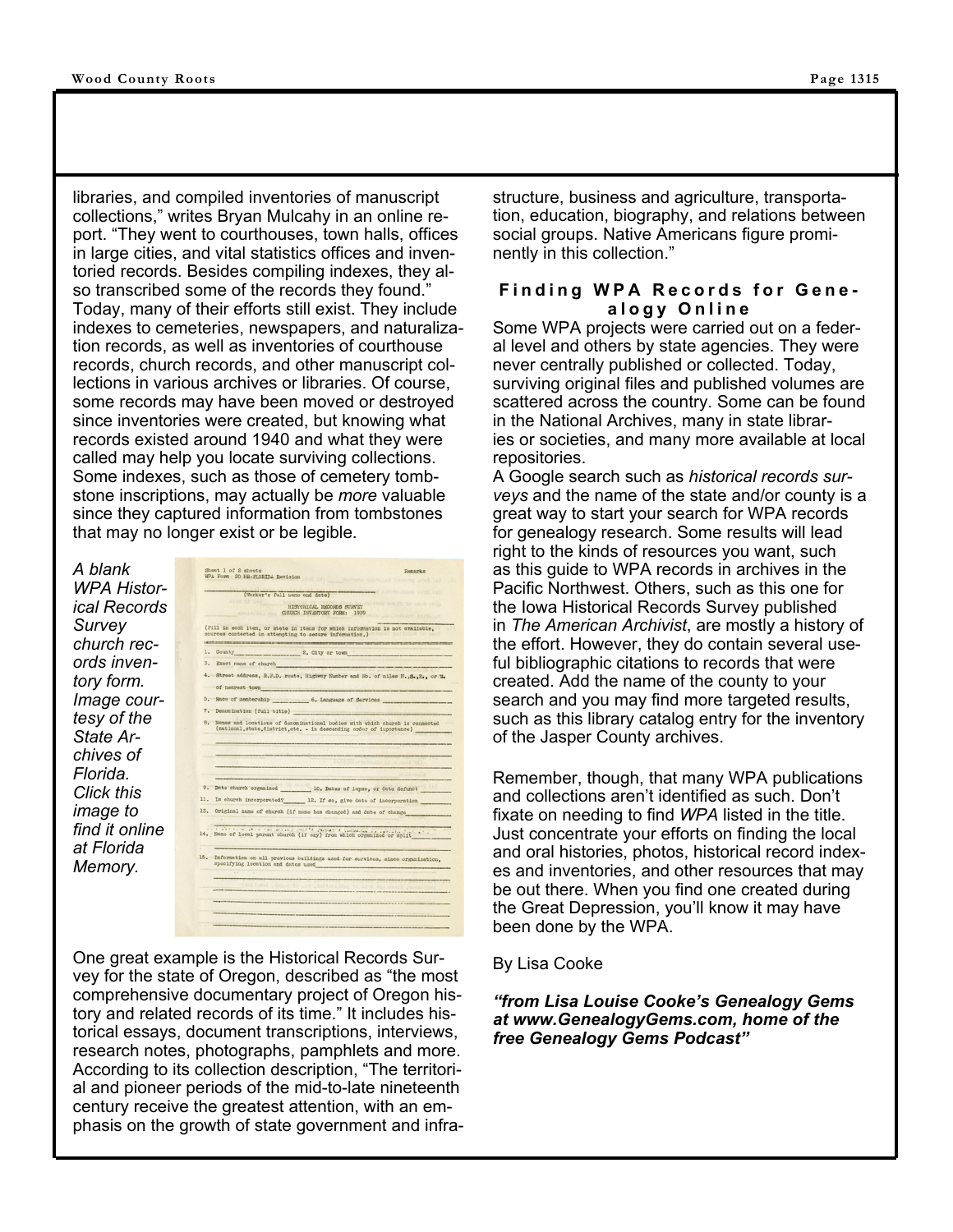### **In Memory**

**Caroline Meta Anna Mras WISCONSIN RAPIDS** - Caroline Meta Anna Mras, age 95, of Wisconsin Rapids, went to be with her Lord and Savior on Thursday, October 3, 2019 at Aspirus Wausau Hospital. Services will be at 3:00 P.M. on Sunday, October 6, 2019 at St. Luke's Lutheran Church.

Rev. Dr. Carlton Andersen will officiate. A private burial will take place at Grace Lutheran Cemetery in Nasonville, WI at a later date. Visitation for family and friends will begin at 2:00 P.M. prior to the service on Sunday at the church. Herman-Taylor Funeral Home is honored to be assisting the family.

Caroline was born November 7, 1923 in Lyons, WI to Julius and Marie (Neumann) Kutz. The family moved to the Town of Cary, WI in 1934. She attended Pleasant Rock School and graduated from Pittsville High School in 1942. Caroline furthered her education after high school by attending St. Joseph's School of Nursing, in Marshfield, WI, graduating in 1945. She worked as a nurse at the Milwaukee Children's Hospital until her first marriage. Caroline later worked at Riverview Hospital in Wisconsin Rapids. She was married to Elger L. Fritz on April 12, 1946 in Pittsville, WI. Elger passed away on April 8, 1949. Caroline married Earl A. Mras on October 2, 1952. Earl passed away just after their 49th wedding anniversary, on October 16, 2001.



Caroline was an active member of St. Luke's Lutheran Church where she participated in the Women's Ministry and Anna Circle. Caroline managed the church bookstore from 1971 to 2004. She was also a member of the Heart of Wisconsin Genealogical Society and the Central Wisconsin Stamp Club.

Caroline is survived by her son, Roger (JoAnn) Fritz; her granddaughters: Kimberly (David) Six and Tracy (Scott) McClennan; her great-grandchildren: Elena Six, Juliana Six, Beatrice McClennan, Joshua, Six, and Simon McClennan; her brother, Warren (Marjorie) Kutz; and many loving nieces and nephews. In addition to her parents and husbands, Caroline is preceded in death by her grandson, Erich Fritz and her sister, Violet Knoll.

Memorials may be forwarded to St. Luke's Lutheran Preschool or the Salvation Army. Caroline joined the Society in 1977 and was an active member until health issues held her back She served on many indexing committees and helped at Brat frys. She gave a slide show program one year, on her trip to Germany and told the history of her and her husband's ancestry.

One year she and two others performed a Christmas skit for the program. It was ver*y entertaining*

She was always ready to help new members with their search for family.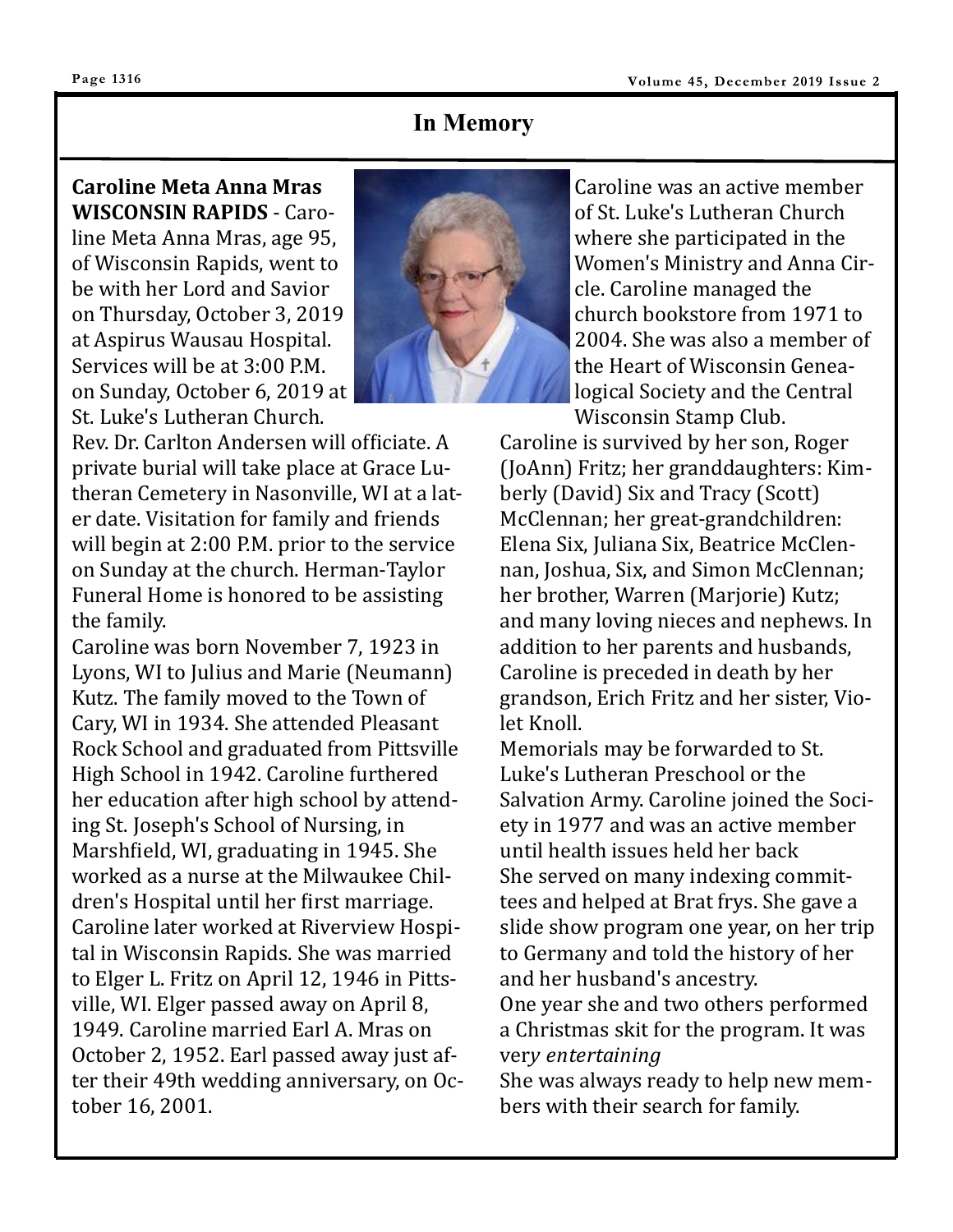### **In Memory**



Fred and Marlene joined the Society in 1976, and was always there for Genealogy Days at McMillan or the many Brat Fry fundraisers, helping where ever he was needed. He was the historian for the

Green Hill Cemetery and had time to be active in the American Legion Post. His presence will be greatly missed by all who knew him.

Fred A Murray, age 81, of Nekoosa, died Friday October 25, 2019 at Marshfield Medical Center. Fred was born January 9, 1938 in the town of Saratoga to Arthur and Rose (Herms) Murray. He married Marlene Capek on September 2, 1972 in Nekoosa. Fred served in the US Army for nine years from 1960 to 1969 during the Viet Nam Era, serving in Japan, Turkey and Korea.

He was later employed by Consolidated Papers Inc. for 17 years, retiring in 1994. Fred graduated from Mid-State Tech in 1978. He was a member of the Wisconsin Rapids VFW Post #2534, Joseph J. White American Legion Post #442 and the Wisconsin Rapids Disabled American Veterans Chapter #55. Fred was a longtime member of the Nekoosa United Church of Christ and of the AARP. His hobby/ craft was woodworking. His interests included fishing, hunting, politics, playing cards with his pals and taking care of the wildlife in his backyard.

He is survived by his wife Marlene and by his cousins, nieces and nephews. He was preceded in death by his parents and brothers Eugene, Gerald, Ronald and Robert.

#### **MEMBERSHIP FORM DETACH AND MAIL WITH A CHECK FOR \$15 PAYABLE TO:**  $HEART$  O' WISCONSIN GENEALOGICAL SOCIETY  $P. O. Box 1565$ **W එඛඋඖඛඑඖ R ඉඑඌඛ WI 54495-1565**

| Name<br>. |  |
|-----------|--|
|           |  |

Address:

Phone: (\_\_\_\_) \_\_\_\_\_\_\_\_\_\_\_\_\_\_\_\_\_\_\_\_\_\_\_\_\_\_ E-mail: \_\_\_\_\_\_\_\_\_\_\_\_\_\_\_\_\_\_\_\_\_\_\_\_\_\_\_\_\_\_\_\_\_\_\_\_\_\_\_\_

City: \_\_\_\_\_\_\_\_\_\_\_\_\_\_\_\_\_\_\_\_\_\_\_\_\_\_\_\_\_\_\_\_\_\_\_\_\_\_\_\_\_\_\_\_\_\_ State: \_\_\_\_\_\_ Zip Code: \_\_\_\_\_\_\_\_\_\_\_\_\_\_

New members only: You may have one free surname search if you reside outside of Wood County, WI (a \$10 value).

Surname you would like researched:

The membership list is published once per year in the December newsletter. We ask that you give permission for us to publish your address, telephone number, and e-mail address by responding to the following questions. (Please clearly circle your answer; if no response is given, we will automatically publish): I wish to have the following published in the December newsletter: my address? Yes No; my phone number? Yes No; my e-mail address? Yes No

Members may submit one free query per year, which will be published in the Society's newsletter in order to contact others researching the same ancestors. It should be 50 words or less, not counting the name and address of the submitter. Members and non-members may submit additional queries at the rate of 10 cents per word.

Please enclose a self-addressed, stamped envelope if you want a membership card mailed to you. Thanks.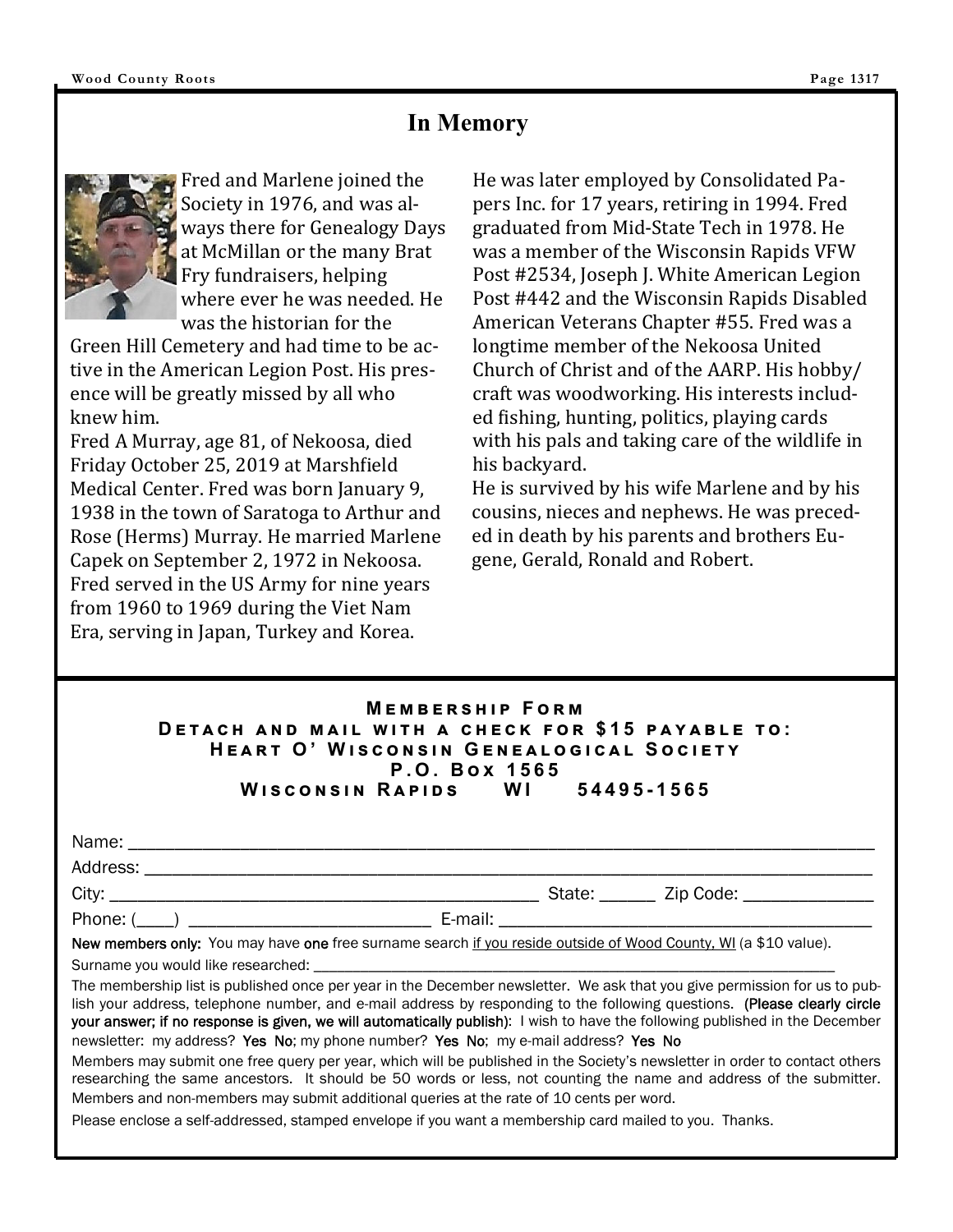# CALENDAR OF EVENTS

- *Dec 21, 2019 "Black Sheep, Heroes and Scoundrels! Almost every family has one of these. Let us know who yours is. These characters can be the most Interesting of our ancestors. Will a Salem Witch make an appearance?*
- *Jan 18, 2020 No meeting.*
- *Feb 15, 2020 Family History Research Day. Would you like to know more about your ancestors? Come to our Reaserach Day and find out more about your family. Experienced volunteers will be there to give you assis tance and answer your questions.*
- *March 21, 2020 "Ten Common Mistakes Genealogists Make." Don Schnitzler of Marshfield will present how to recognize and avoid common mistakes Including how to analyze contradictions between family records.*

*Membership note: Please note the change of date and time.* 

*The third Saturday of the month from August through June (skipping January). At 9:30 a.m. At McMillan Memorial Library As a committee we have changed our meeting date and time temporarily to see if attendance would rise. We are in need of encouraging new members and activity from members who are in the Wisconsin Rapids Area.* 

*We would like your input. You can email, or mail our President.* 

*Email:* info@howgs.org

*U.S Mail : Heart O' Wisconsin Genealogical Society P.O. Box 1565 Wisconsin Rapids, Wisconsin 54495-1565*

*Look for us on Facebook.com* 

*Heart O' Wisconsin Genealogical Society.* 

*It is a now an open group so please check it out.*